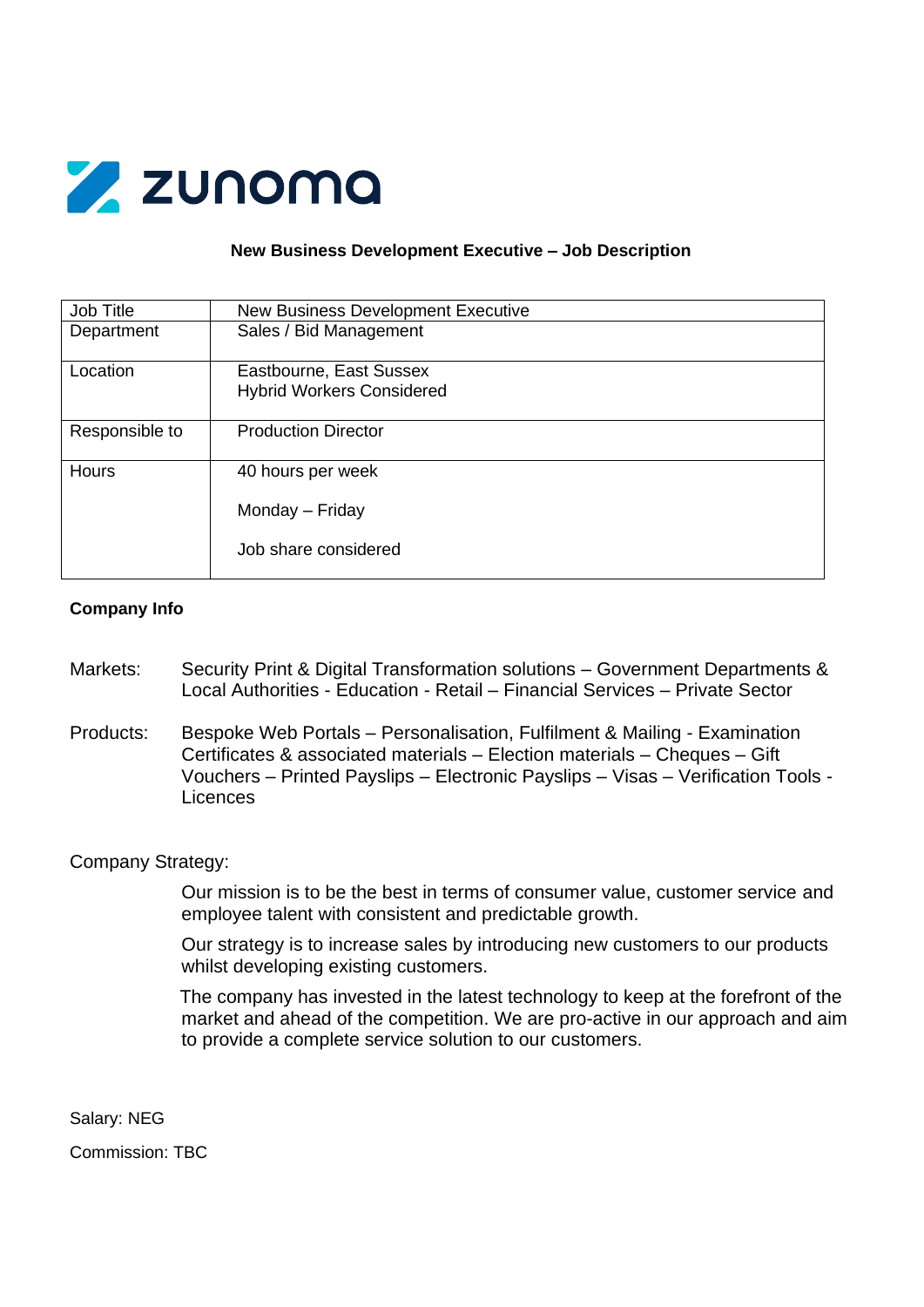

Zunoma are looking for New Business Development Executive who will already have a thorough understanding of B2B new business sales processes and have a fantastic track record of achieving results.

You will proactively manage and grow a new business pipeline, advancing to an 80:20 split of new business and account management respectively. Responsible for revenue generation you will advance initial calls through the whole sales cycle.

With 80% of your time dedicated to outbound sales you will have a hunter mentality and be experienced in identifying and securing new business opportunities in a fast-paced, competitive sales environment.

### **Experience**

- 2/3 years experience in B2B Sales Print would be an advantage
- Proven New Business Development experience
- Evidence of hitting and exceeding monthly targets and KPI's consistently
- Clearly demonstrate your ability to build a pipeline of opportunity in accordance with your targets.
- 360 degree sales process experience, (from lead generation through to closing the deal), managing onboarding and building ongoing relationships.
- Ability to manage a full solution sale by cross and upselling existing customers.
- Commercially smart, with experience of monitoring competitor and target activity.

# **Core competencies**

- Hard working and methodical Ability to work strategically by planning and focusing on tasks.
- Resilience Ability to keep going when being told no.
- Competitive Target driven and enjoy challenging themselves.
- Self-Motivated Ability to set and achieve own and company goals
- Commercial acumen Ability to understand commercial drivers and industry variables.
- Great communicator Able to build trust and enthusiasm through to closing the deal. Brilliant on the phone.
- Problem solver Ability to think around a problem and develop solutions proactively.
- Tenacious Self driven positivity, resilient to knock backs and desire to keep moving forwards.
- Positive team player happy to take on tasks to promote great business growth.
- Smart Ability to work smarter through better thinking, prioritisation and time management.

#### **Responsibilities**

- Outbound prospecting to education and... sectors to grow monthly revenues.
- CRM Activity maintaining all customer records for transparency and reporting.
- KPI reporting Identifying, qualifying and tracking business opportunities and tracking leads will be a daily task.
- Managing pipeline and targets to provide accurate monthly forecasts to management
- Attending industry specific events where relevant
- Monitoring competitive activity and market activity
- Face 2 face and web meeting when valuable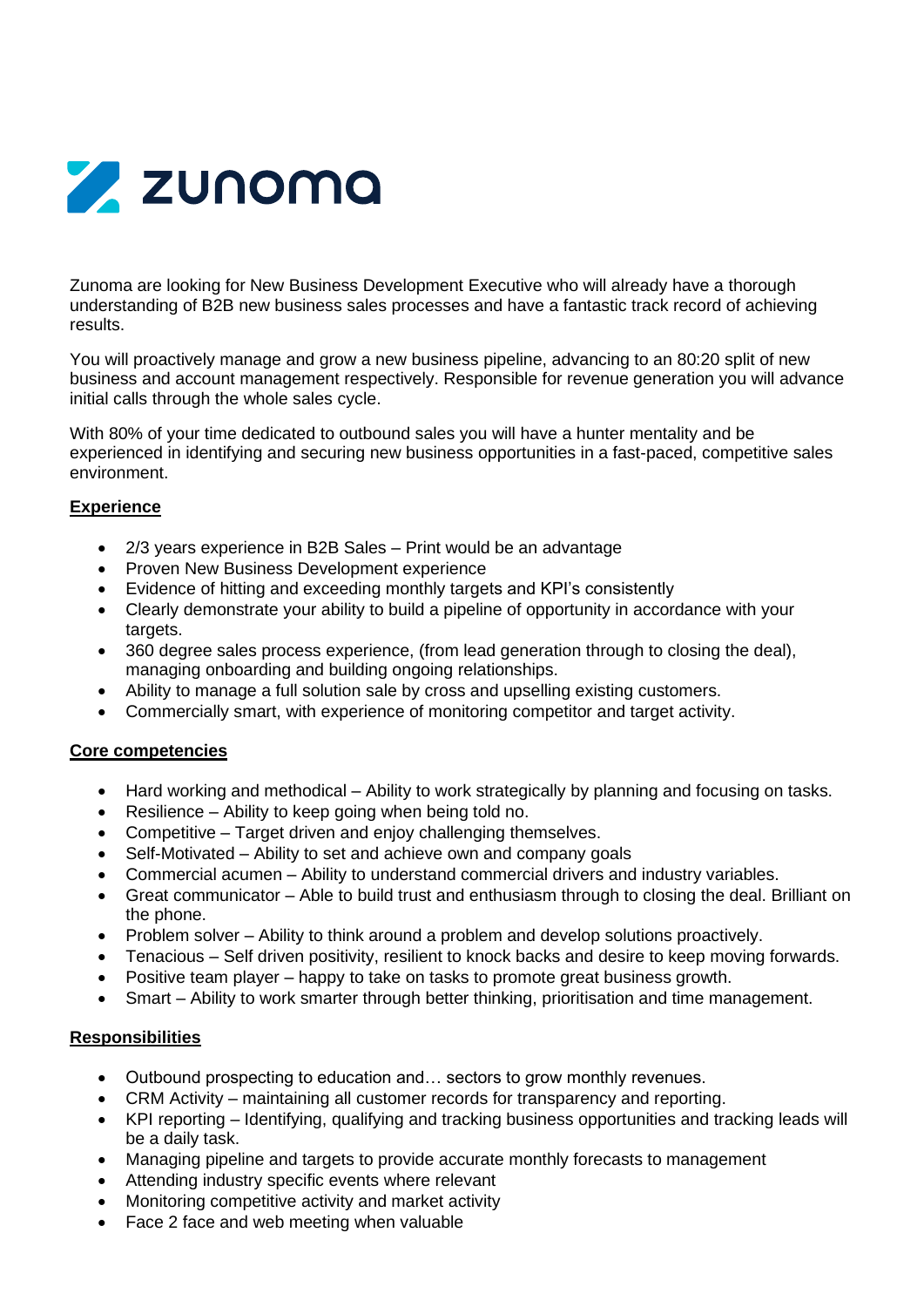

• Maintaining existing customer relationship strategically, to cross and upsell and extend the life of the customer

We are looking for someone with solid experience and a passion for outbound sales. With a genuine enthusiasm for, identifying new opportunities, growing a pipeline and driving targets, you will also care about providing a fantastic service to our loyal customers.

If you are looking for an account management role, this is not for you. If you want to get in the driving seat for sourcing, generating, and closing new business we are excited to hear from you!